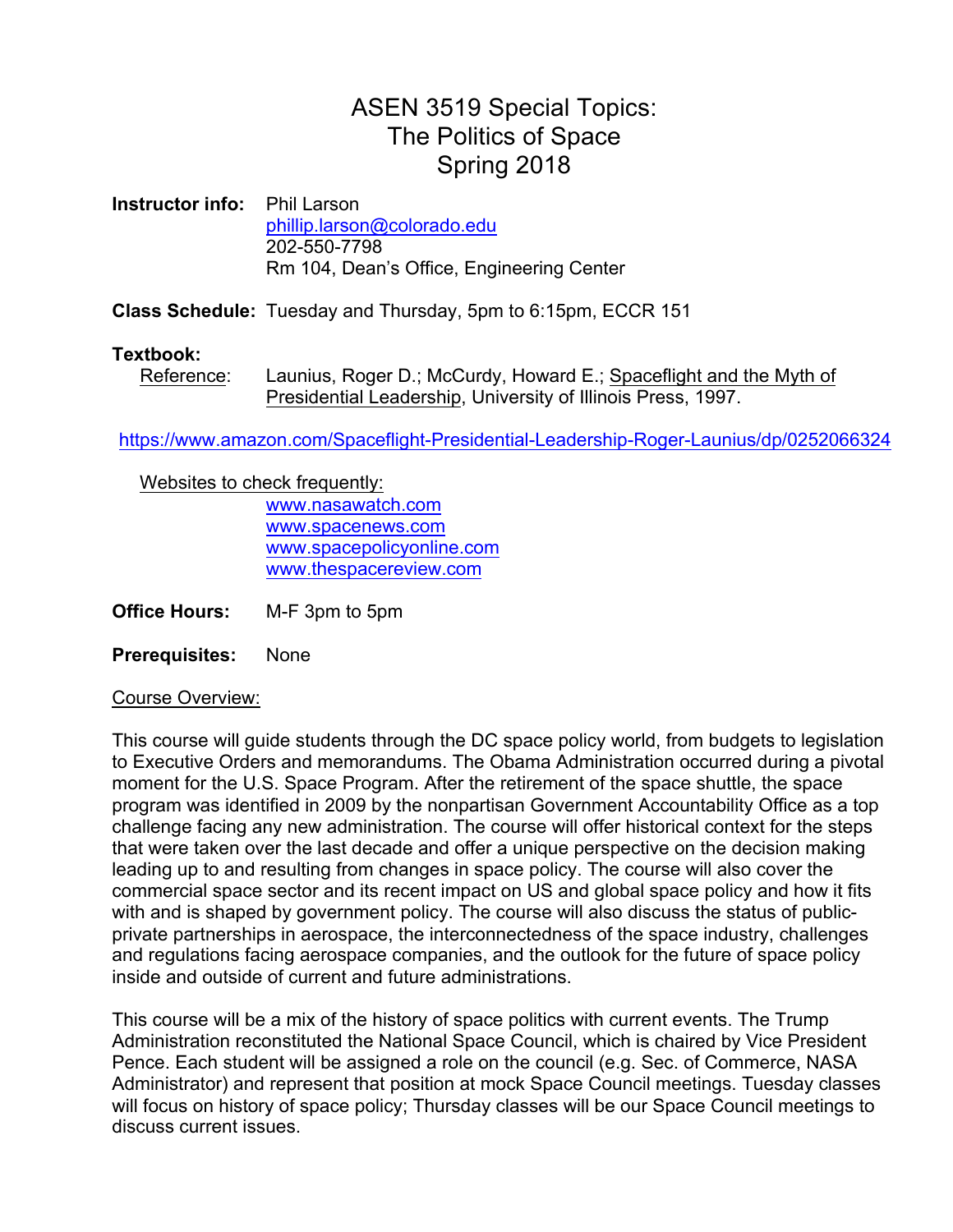Up to four debates will occur in class, outside of the space council meetings. Teams will be assigned midway through the semester. Essays, in the form of presidential memos, will be assigned periodically throughout the semester, and one major memo will be due at the last class.

## Grading:

The course grade will be based on class participation, debates and 2 policy memos. There is no midterm or final exam. The overall grade will be determined using the following percentages:

| Class participation |         | 20% |
|---------------------|---------|-----|
| Mid-term memo       |         | 30% |
| <b>Debates</b>      |         | 20% |
| Final memo          |         | 30% |
| 100% to 96%         | $= A +$ |     |
| 95% to 93%          | $= A$   |     |
| 92% to 90%          | $= A -$ |     |
| 89% to 86%          | $= B +$ |     |
| 85% to 83%          | $=$ B   |     |
| 82% to 80%          | $=$ B-  |     |

etc

Class Topics:

The following is the draft set of class topics. Content adjustments are expected during the semester based on current events, schedule progress and the availability of guest lecturers. This is very notional.

| <b>Date</b> | <b>Topic</b>                                                      |
|-------------|-------------------------------------------------------------------|
| 1/16        | Overview and assign roles on National Space Council               |
| 1/18        | Federal budget cycle and first meeting of NSC                     |
| 1/23        | Likely no class                                                   |
| 1/25        | Guest speaker Bill Nye + congress's role in space                 |
| 1/30        | Guest speaker Kumar Garg: How to write a memo for the president.  |
| 2/01        | NSC meeting: Launch vehicle competition                           |
| 2/06        | Sputnik and the history of NASA/NACA and JFK/Johnson space policy |
| 2/08        | NSC meeting: Destination driven policy (moon vs mars, etc)        |
| 2/13        | Nixon space policy                                                |
| 2/15        | NSC meeting: Satellite internet                                   |
| 2/20        | Gerald Ford and Jimmy Carter space policy                         |
| 2/22        | NSC meeting: National security space                              |
| 2/27        | Ronald Reagan space policy                                        |
| 3/01        | NSC meeting: Space tourism                                        |
| 3/06        | George HW Bush and Clinton space policy                           |
| 3/08        | Debate #1: The Role of Humans and Robotics in Space               |
| 3/13        | Guest speaker Neil deGrasse Tyson + George W Bush space policy    |
| 3/15        | NSC meeting: International Cooperation                            |
| 3/20        | George W Bush space policy (continued)                            |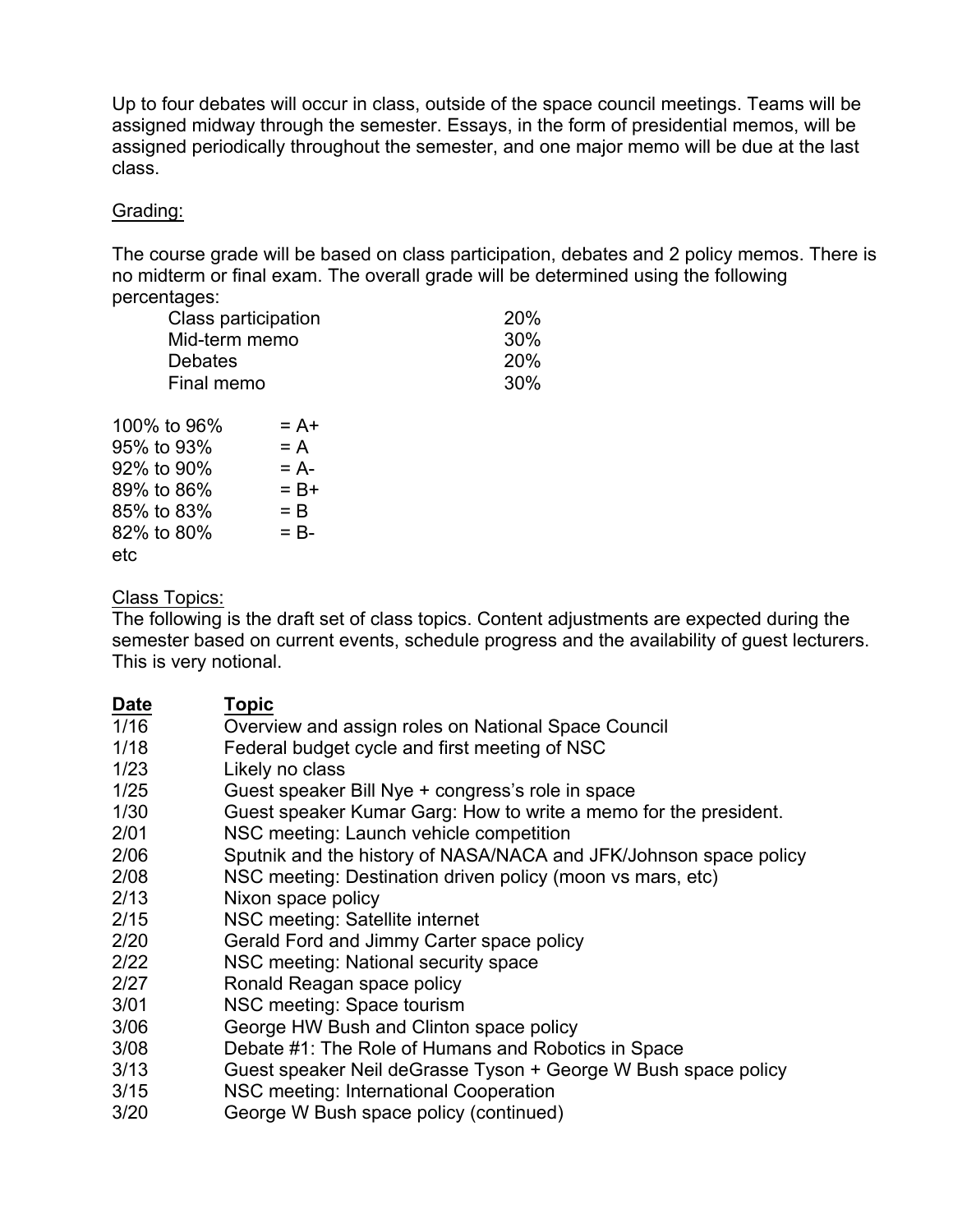| 3/22 | Debate #2: The Role of Government and Commercial Industry in Space<br><b>Spring Break</b> |
|------|-------------------------------------------------------------------------------------------|
| 4/03 | Guest speaker Lori Garver + Barack Obama space policy                                     |
| 4/05 | Debate #3: Media Effects on Policy                                                        |
| 4/10 | Barack Obama space policy (continued)                                                     |
| 4/12 | NSC meeting: Prizes and challenges                                                        |
| 4/17 | Guest speaker: Cristin Dorgelo, X-Prize, White House                                      |
| 4/19 | Debate #4: International Involvement: Collaboration or Competition                        |
| 4/24 | NSC meeting: STEM education                                                               |
| 4/26 | Discuss final memo                                                                        |
| 5/01 | <b>Guest speaker TBD</b>                                                                  |
| 5/03 | Final NSC meeting and policy memo submission                                              |

Unless otherwise indicated this class meets at the time and place assigned, each Tuesday and Thursday during the semester.

## ###

Campus statements:

All students enrolled in a University of Colorado Boulder course are responsible for knowing and adhering to the academic integrity policy of the institution. Violations of the policy may include: plagiarism, cheating, fabrication, lying, bribery, threat, unauthorized access, clicker fraud, resubmission, and aiding academic dishonesty. All incidents of academic misconduct will be reported to the Honor Code Council (honor@colorado.edu; 303-735-2273). Students who are found responsible for violating the academic integrity policy will be subject to nonacademic sanctions from the Honor Code Council as well as academic sanctions from the faculty member. Additional information regarding the academic integrity policy can be found at http://honorcode.colorado.edu.

The University of Colorado Boulder (CU Boulder) is committed to maintaining a positive learning, working, and living environment. CU Boulder will not tolerate acts of sexual misconduct, discrimination, harassment or related retaliation against or by any employee or student. CU's Sexual Misconduct Policy prohibits sexual assault, sexual exploitation, sexual harassment, intimate partner abuse (dating or domestic violence), stalking or related retaliation. CU Boulder's Discrimination and Harassment Policy prohibits discrimination, harassment or related retaliation based on race, color, national origin, sex, pregnancy, age, disability, creed, religion, sexual orientation, gender identity, gender expression, veteran status, political affiliation or political philosophy. Individuals who believe they have been subject to misconduct under either policy should contact the Office of Institutional Equity and Compliance (OIEC) at 303-492-2127. Information about the OIEC, the above referenced policies, and the campus resources available to assist individuals regarding sexual misconduct, discrimination, harassment or related retaliation can be found at the OIEC website.

Students and faculty each have responsibility for maintaining an appropriate learning environment. Those who fail to adhere to such behavioral standards may be subject to discipline. Professional courtesy and sensitivity are especially important with respect to